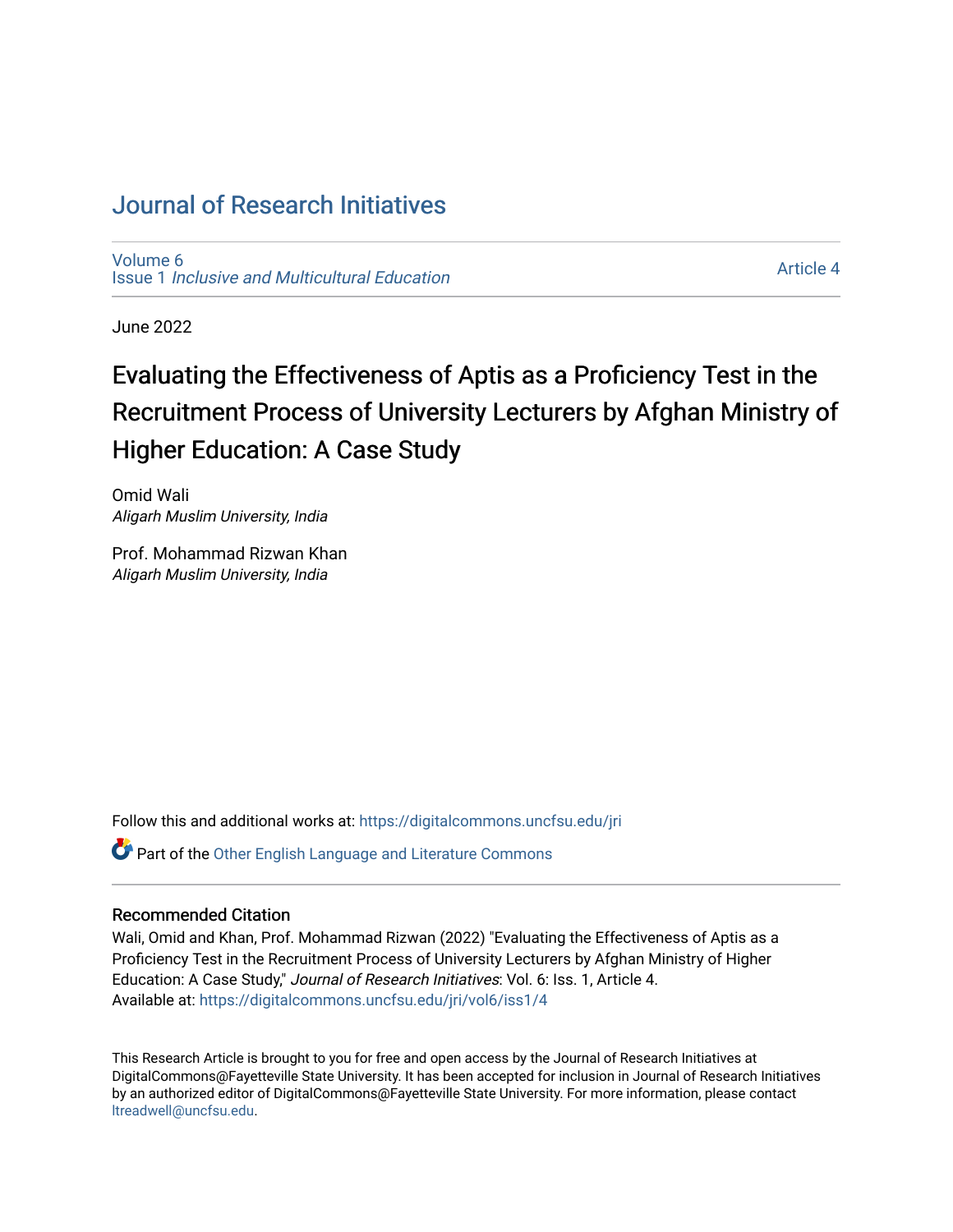# Evaluating the Effectiveness of Aptis as a Proficiency Test in the Recruitment Process of University Lecturers by Afghan Ministry of Higher Education: A Case Study

# About the Author(s)

Omid Wali is Research Scholar at the Department of English, Aligarh Muslim University (AMU), UP, India. His area of research is English Language Teaching (ELT) and Language Policy and Planning of Afghanistan. He is an Assistant Professor of English as a Foreign Language at Nangarhar University, Jalalabad, Afghanistan besides being the proud Fulbright alumnus of the University of Georgia, Athens, USA where he taught Pashto Language in addition to studying Academic English Writing.

Mohammad Rizwan Khan is professor at the Department of English, Aligarh Muslim University with an experience of teaching and research of more than twenty seven (27) years. He has also taught English in Nizwa Technical Industrial College (Oman) and King Khalid University (Saudi Arabia), besides delivering talks, courses and seminars as a Visiting Fellow at the Department of Arts and Aesthetics at IULM University, Milan, Italy and at the Department of English and American Studies, University of Pannonia, Veszprem, Hungary. His areas of interest are "Linguistic Imperialism", "Curriculum Planning and Syllabus Designing", "Material Production", "Evaluation of Courses and Materials", "Teacher Education", "Literary Theory", Translation Studies" and "Film Studies".

# Keywords

Aptis, English language, Proficiency test, Validity; Reliability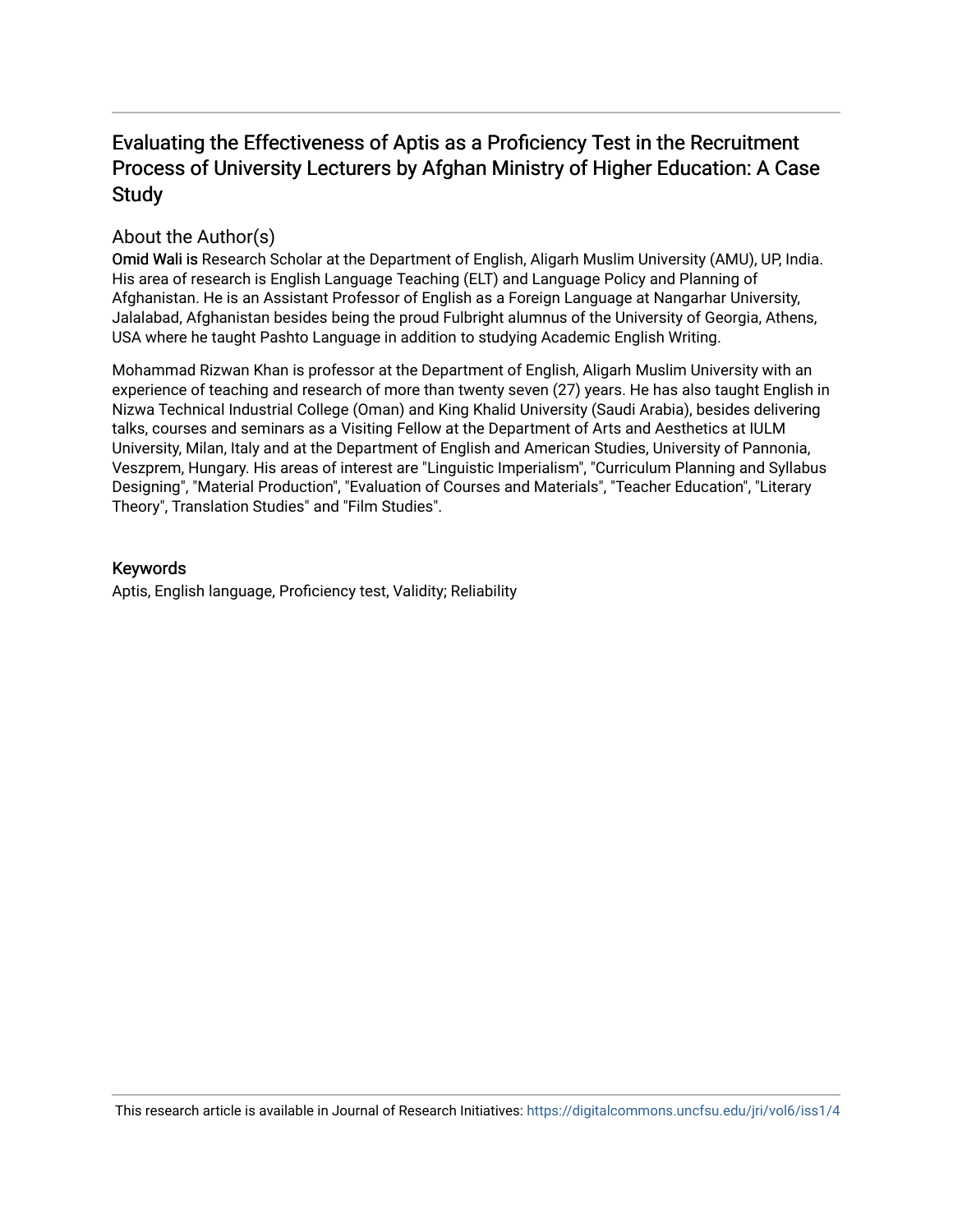

**Evaluating the Effectiveness of Aptis as a Proficiency Test in the Recruitment Process ff University Lecturers by Afghan Ministry of Higher Education: A Case Study** 

Omid Wali*, Aligarh Muslim University and Nangarhar University* Mohammad Rizwan Khan, *Aligarh Muslim University*

#### **Abstract**

English language proficiency has been considered as an important prerequisite for hiring new faculty members for various disciplines by the Afghan Ministry of Higher Education (MoHE). For this, the Departments of English across the major universities of Afghanistan such as Kabul, Nangarhar, Shaheed Prof. Rabbani Education; Heart and Balkh Universities have the responsibility to conduct English language proficiency test, which is always a subject of a critical discourse. This study compares both the proficiency test developed by the Department of English at Nangarhar University and the Aptis, which is developed by the British Council to test the proficiency level of test taker. The study is also intended to explore the effectiveness of Aptis as a standard proficiency test, conducted at Nangarhar University (NU), Afghanistan, on a total sample of ten (10) permanent English lecturers. It was found that a significant majority (80%) of the lecturers participated in the study recommend Aptis test to be conducted by (MoHE) in the employment process of new faculty members, while (20%) lectures do not recommend Aptis due to the lack of computer skills and the proficiency gap of most test takers; so, they recommend the test developed by Nangarhar University.

Keywords*:* Aptis, English language, Proficiency test, Validity; Reliability

#### **Introduction**

Computer based testing is a common prevailing phenomenon today in both academic and professional environments. Each year, many students take online language tests across the world and this trend is increasing every day (Robles & Fátima, 2017). With the arrival of International Community in 2001, the interest of learning English as a Foreign Language (EFL) has dramatically increased (Alimyar, 2017) in Afghanistan. Various international institutions such as the US Embassy in Kabul and British Council have funded various English language programs.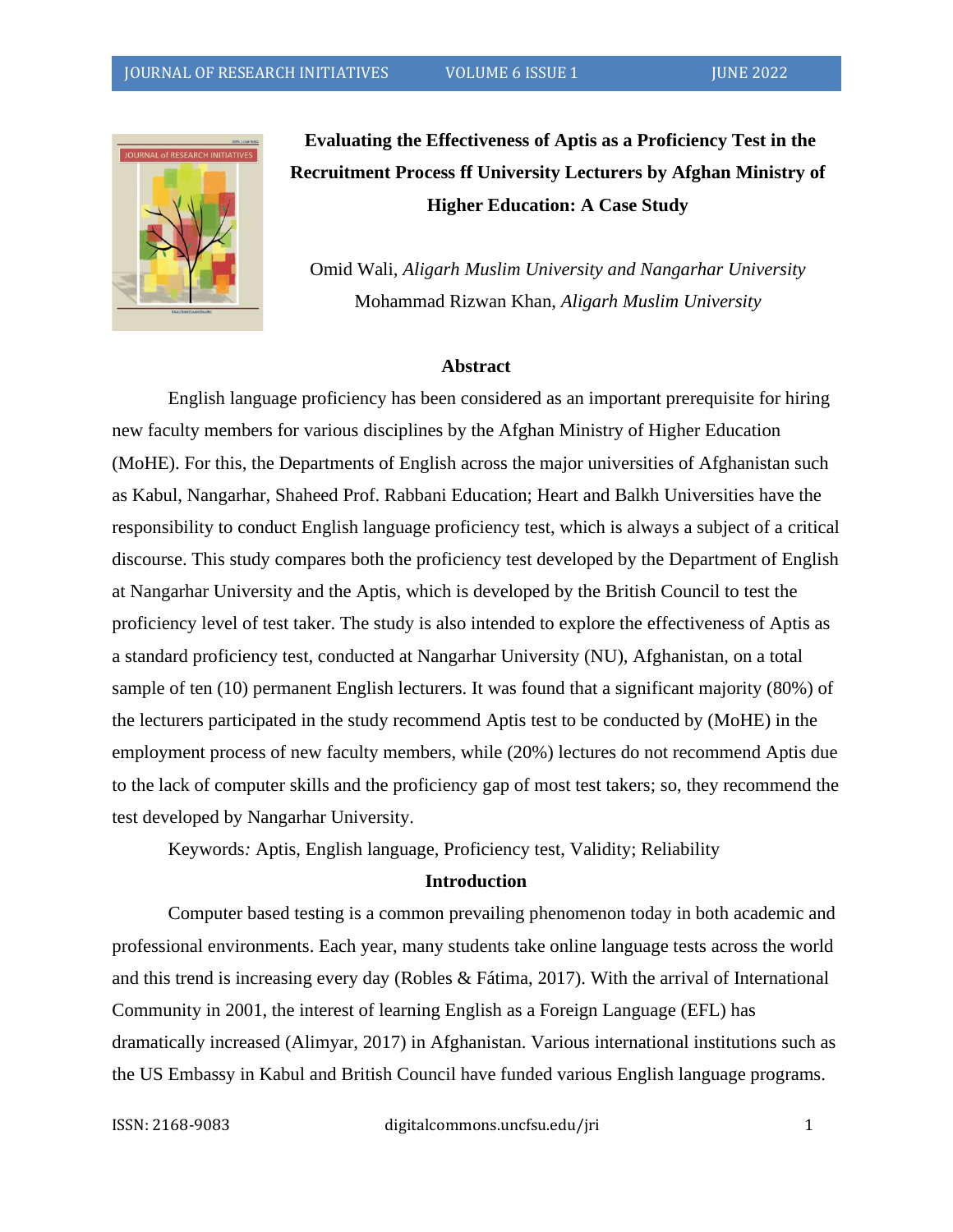For instance, British Council funds a program called (English for Afghans) through which Afghan school teachers are trained in two phases. First, their English language skills are refined by conducting ten months of intensive and non-intensive English language sessions four days a week for three hours. The second phase is designed in such a way where English teachers at Afghan schools are trained and facilitated by various English language teaching methods from Cambridge Certified CELTA (Certificate in English Language Teaching to Adults) teachers (English for Afghans, 2018). In this connection, Aptis as a standard proficiency test is considered as a criterion of progress given to them as pre and posttests.

Besides this, with the growing tendency of Aptis in Afghanistan, various educational and professional entities got membership with the British Council in Kabul for facilitating their candidates with the Aptis test. For instance, Afghan Ministry of Higher Education in 2015 changed its paper based English language testing policy to Aptis for its scholarship applicants. Afghan Ministry of Higher Education found Aptis a more reliable and valid proficiency test as compared to other paper-based tests developed by its universities for a particular criterion. In the meantime, it has decreased the level of criticism in terms of transparency on MoHE's equal opportunity of scholarships to the nation, since corruption is identified as a critical problem especially in the education sector of Afghanistan (SIGAR Reports on Afghanistan Education, 2018). However, locally generated paper-based language testing is still an ongoing process in major Afghan universities, which are responsible for conducting the placement tests of instructors who are going to be newly recruited for various higher education institutions in the country. The same type of English proficiency test (as a proficiency of foreign language in terms of research and data collection) is given to them after every three years by the time their academic ranks promote. Nevertheless, one can also opt for Arabic language test instead of English to meet the requirement.

#### **Literature Review**

#### **Test Reliability and Validity**

Defining the objectives of test and selecting the most appropriate type must be done before administering a test (Huseyin & Qzturan, 2018). However, this is not enough at all to have an effective test. Hence, educators should first consider some specific principles. From these principles, validity and reliability are far more important. Validity refers to whether a test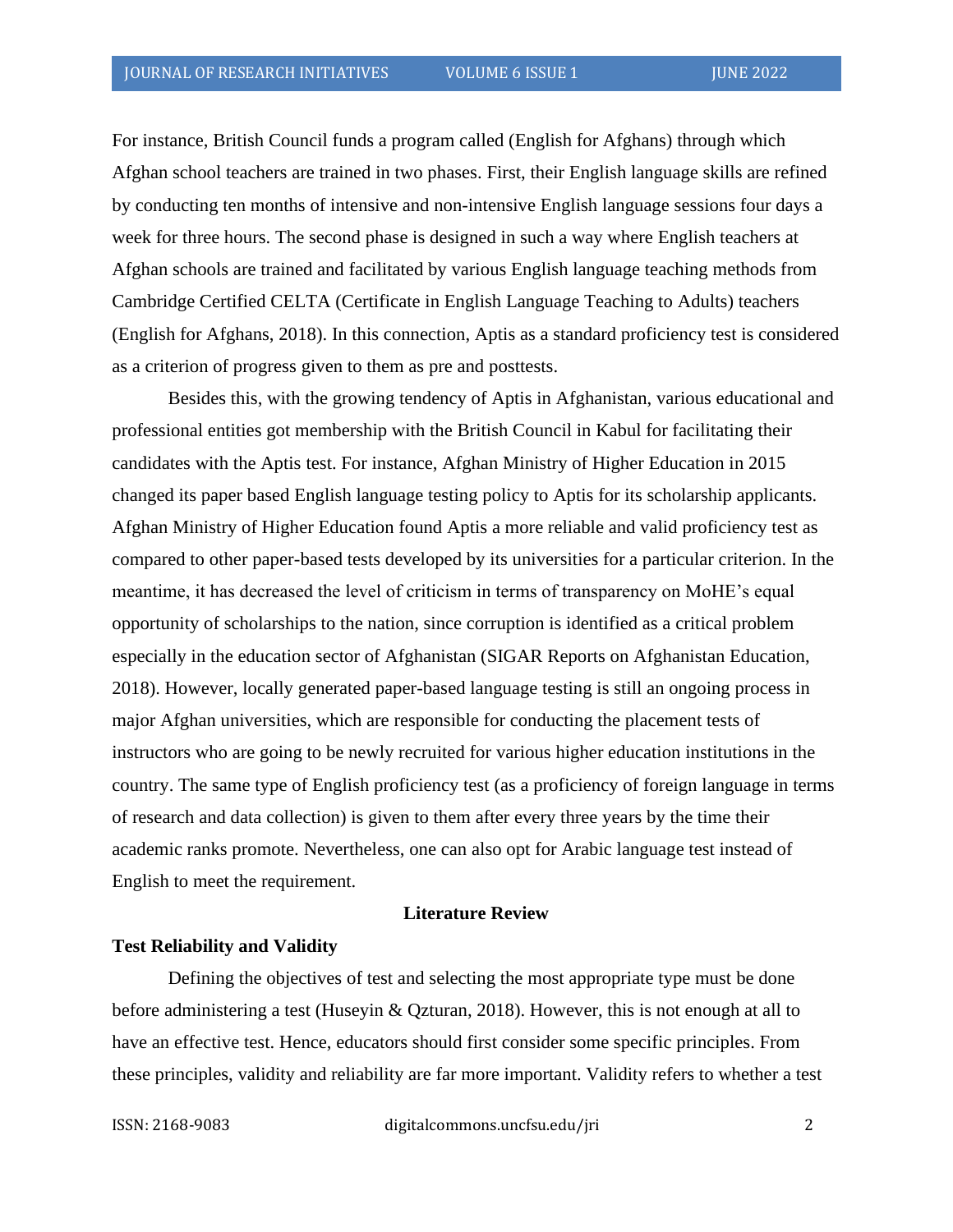truly measures what we claim to measure. In other words, the test measures what they are supposed to measure once the tests are valid (Huseyin & Qzturan, 2018). Reliability of test is the degree to which a test measures a skill and/or knowledge consistently (Huseyin & Qzturan, 2018). Keeping the principles in mind, the Aptis as a proficiency test has been brought into practice by the British Council to serve the client needs for various means of English language assessment. Besides this, the paper-based testing system is still an on-going process and computer-based testing (CBT) is not completely the death of paper-based testing (PBT). Whether the Afghan Ministry of Higher Education (MoHE) must prescribe Aptis test for the recruitment of its new lecturers across the Afghan universities in addition to its other purposes is still the benchmark where there is no formal record of Aptis test's reliability and validity specifically in Afghan context. This research will answer these important questions with the data analyzed from the field.

#### **Aptis as a Standard English Language Proficiency Test**

Aptis is a global innovative assessment tool from the British Council. It is a proficiency English language test for adults and young adults that can be used to assess the ability of English language in four integrated skills (Reading, Writing, Listening and Speaking) (Aptis Candidate Guide 1). Aptis does not test a single level while it includes a range of questions that are designed to allow you to show your test ability. Aptis was developed by British Council directly working with organizations to provide them services in terms of tests of English as a Second or Foreign (ESL/EFL) Language proficiency for a range of assessment needs (Zheng & Berry, 2015).

The test results are reported either on a numerical scale from (0-50) or as (CEFR) level. CEFR stands for the Common European Framework of Reference for Languages, often referred to as CEFR or CEFRL. It is an internationally accepted standard frame to work out your ability within a particular language. It was first brought into practice by Council of Europe which aims to validate the language ability. There are six CEFR levels, which are A1, A2, B1, B2, C1 and C2 (Saieedi, 2019). A1-B2 are the basic users; B1-B2 are independent users and C1-C2 are the proficient users. If a candidate in Aptis takes the General Variant of Aptis test, this general variant within the Aptis test system, currently assesses abilities across the four CEFR levels (A1- B2). In this case if a candidate does not obtain a high enough score to achieve (A1), s/he will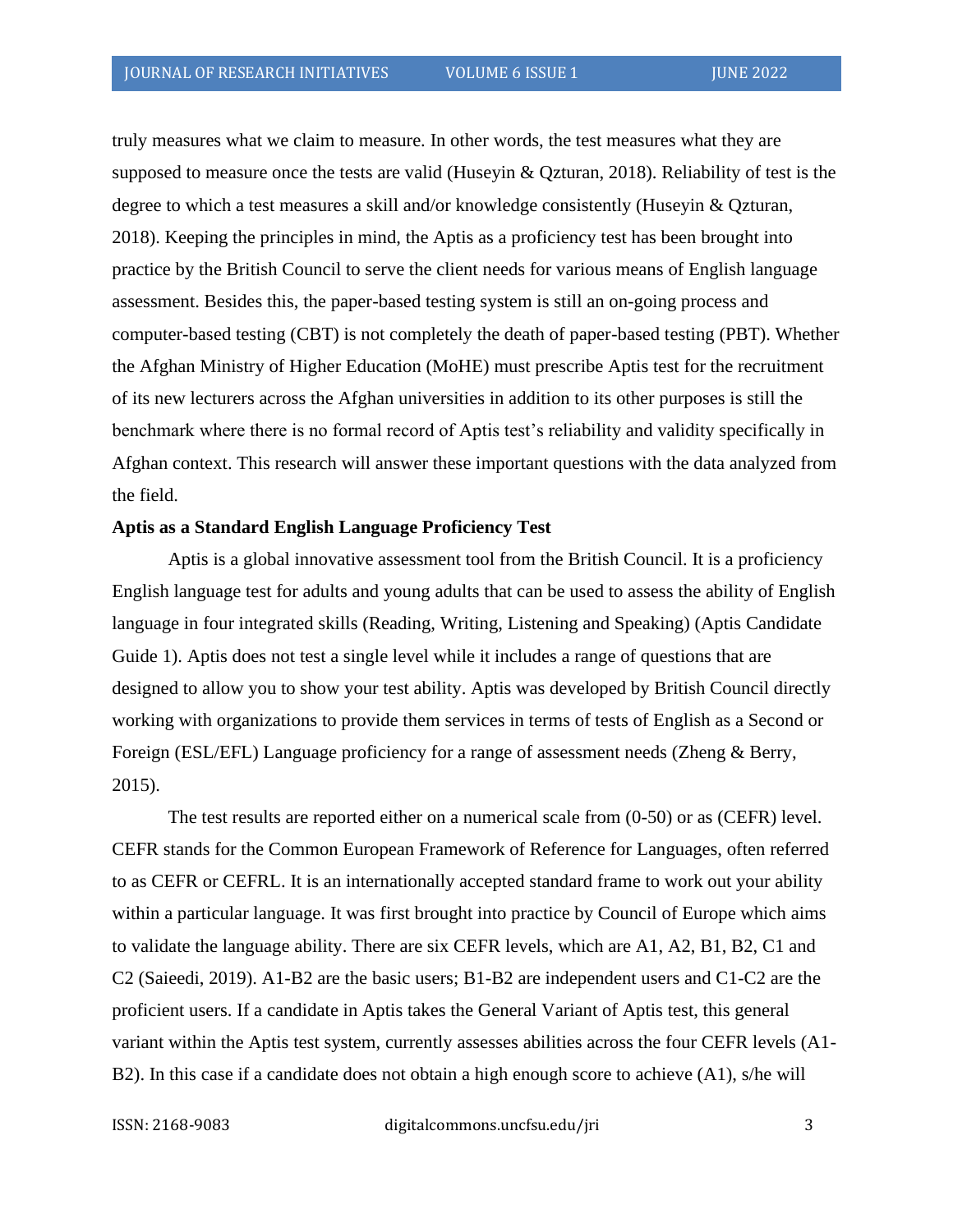receive a score of (A0). On the other hand, if a candidate gets a near perfect score on the test, s/he is likely to be at the (C) level and so will receive a score of (C). Currently, the Aptis General does not distinguish between (C1) and (C2) (Zheng & Berry, 2015). In addition to this, there are two types of Aptis based on the CEFR level analysis. There is Aptis from (A1-C) on the CEFR level and is suitable for most test-takers. There is also an Aptis Advanced test, which assess the ability of English language from (B1-C2) and is designed for higher level test-takers. Aptis is usually taken on a computer, but the core test either reading or writing test can be taken paper based. Aptis also has the possibility in some countries to be taken via the telephone (Aptis Candidate Guide, 2018).

#### **Aptis Test Structure**

Aptis is a professionally constructed test keeping in mind the integration of major and minor skills of language. Aptis has five components in its structure which are the core grammar & vocabulary, reading, listening, writing and speaking. It is the clients who decide which components are required for their situation. As a test taker, one needs to prepare for the core item grammar & vocabulary, which is mandatory for any test taker and the skill components the client has chosen. You may be taking one skill component (for instance, reading) or all the four components (listening, speaking, reading and writing) (Aptis Candidate Guide, 2018). It is also recommended to try Aptis practice test, so that one fully understands what one needs to do. One can find a practice test on the Aptis website at: [www.britishcouncil.org/exam/aptis/take](http://www.britishcouncil.org/exam/aptis/take) 

#### **The Core: Grammar and Vocabulary**

 One is given total of 25 minutes for grammar & vocabulary parts. It starts with the grammar part, which focuses on sentence completion. It has 3-option multiple choice question from which the test taker must choose one right answer. In vocabulary, there are questions for word matching (similar meaning, match words to definition, sentence completion and words pairs or words combination (i.e., words commonly used together). There are sets of five target words with ten options (Aptis Candidate Guide, 2018).

#### **Reading**

The time which is allocated to this part is (35) minutes. It has four parts. First is sentence comprehension in which the test taker chooses one right choice from 3-option multiple choice question to complete the sentences. Part two is the text cohesion in which the test taker puts the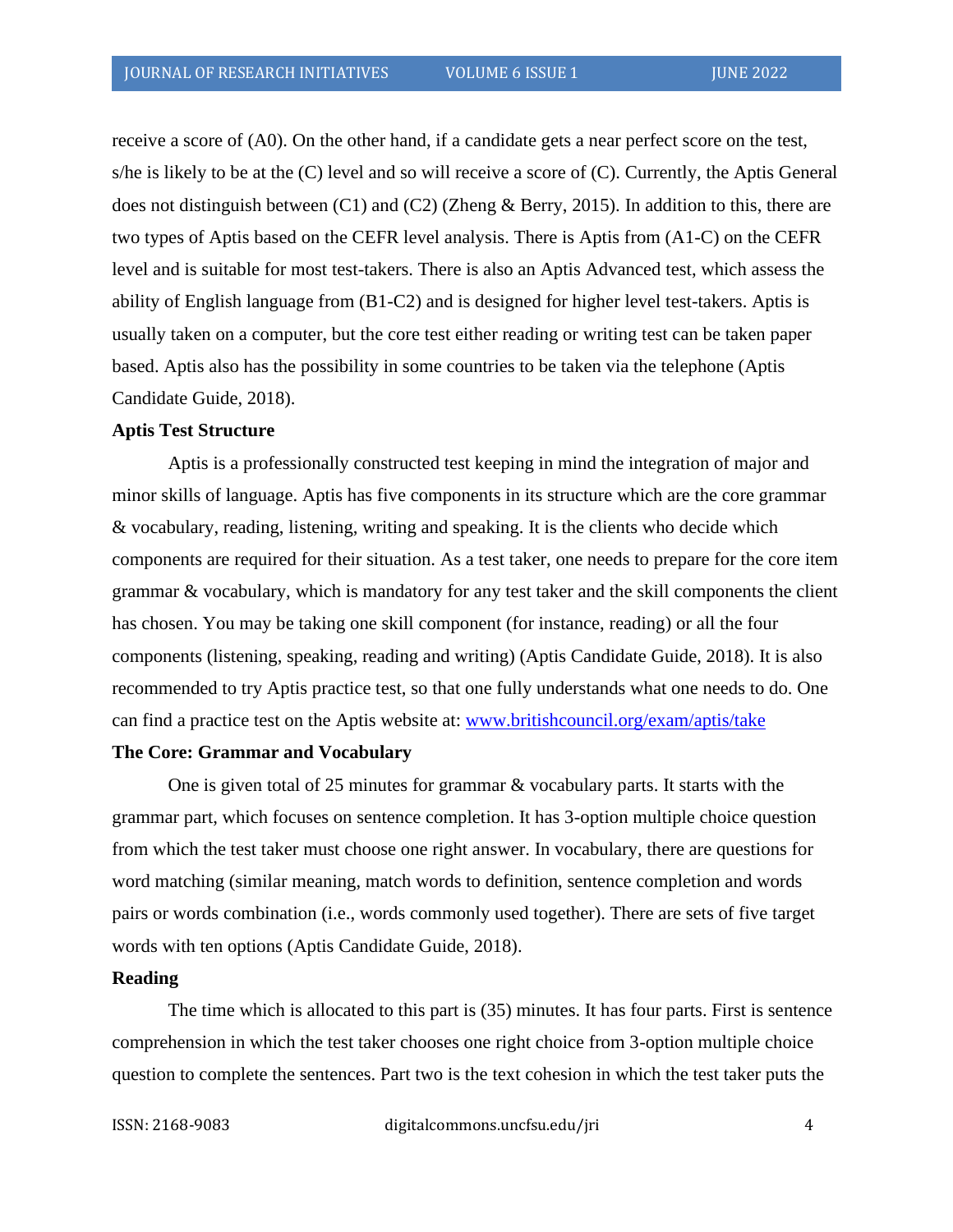sentences in proper order to make a story. In this connection, there are seven sentences jumbled up. Part three focuses on short text comprehension in which the candidate chooses the best word from a list to make a sentence. Here, there are ten options and seven empty spaces. Part four is long text comprehension where the test taker matches the headings to the paragraphs. Hence, there are seven paragraphs and eight headings (Aptis Candidate Guide, 2018).

#### **Listening**

The listening section in Aptis has approximately (55) minutes which is divided into three parts. Part one is word and number recognition. Here the test taker listens to a phone message to identify specific information. Part two is specified to identifying specific information in which the test taker listens monologues or conversation to identify specific information. Part three is the inference part where the test taker listens to monologues or conversation to identify the attitude, opinion or intention. In all the mentioned three parts, there are 4-option multiple choice questions (Aptis Candidate Guide, 2018).

#### **Writing**

A fifty minute-time slot was allocated for four parts of the writing section. The first part is the word level writing in which the candidate responds to messages using individual words. There are 1-5 words for each question. The second part is short text writing where the test taker writes with personal information. It is to be written in 20-30 words. Part three is three-written responses to questions in which the test taker responds to written questions on a social networktype website. Word limit to write answer for each question is 30-40 words. Part four focuses on formal and informal writing in which the test taker writes an informal email to a friend and a formal email to an unknown person. The word limit for an informal email is 30-40 words, and the word limit for formal email is within the range of 120-150 words (Aptis Candidate Guide, 2018).

#### **Speaking**

There are four parts with (12) minutes time to complete. Part one is personal information where the candidate responds to three personal questions. The candidate has (30) seconds for each response. Part two describes and expresses opinion and provides reasons and explanations. Here the test taker has (45) seconds time to describe two contrasting pictures and answer two additional questions of increasing difficulty. Finally, part four focuses on to discuss personal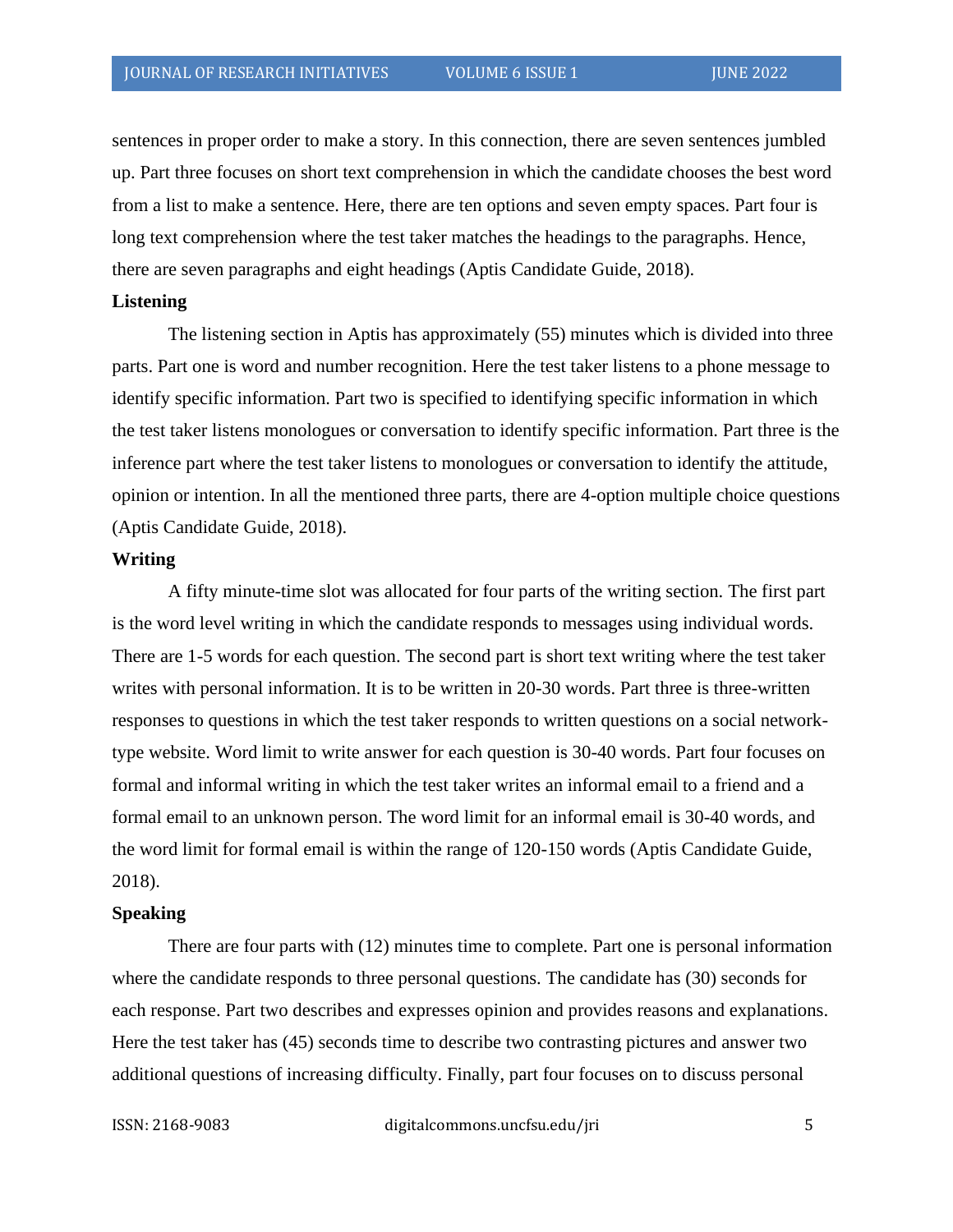experience and opinion on an abstract topic. The test taker in this part answers three questions on an abstract topic. Besides this it is imperative to check and make sure that your test is taken in a quiet room.

The British Council based on its policy of equality is committed to promoting diversity and inclusion in English language testing. It is believed that the Aptis test should be accessible to anyone who wants to take it. It is believed that each person should have the opportunity to perform to the best of his or her ability on the Aptis test. It is noted in the Aptis Candidate Guide, (2018), "If you have a disability and believe that Aptis is not accessible to you or believe that the form of the test will not allow you to show your true level of English, please contact your local British Council centre to talk about ways in which the test can be modified for your needs. We can adjust such as pen and paper tests, Braille and large font tests, timing, and many others. Discuss it with us to ensure that we can support you with a test which is both fair to you and maintains the high standards and reliability of Aptis" (p.47).

#### **English Proficiency Test by Department of English at Nangarhar University**

Based on its institutional strategic goals and vision of providing various academic services through different academic degree programs in various academic disciplines, Nangarhar University established B.A. program in English Language and literature major in 2002. The Department of English at Nangarhar University is responsible for teaching English as Specific Purposes (ESP) across various disciplines inside the institution in addition to teaching their own professional students. Besides this, the Department is further accountable to develop and conduct English language proficiency test for the new lecturers of this and other universities working under its academic supervision. The department also carries the responsibility of testing the linguistic knowledge of current university lecturers in terms of English for their promotion in academic ranks. If they do not receive the required marks, they are asked to prepare for the next term. There is always a three-member exam committee consisting of its senior lecturers that develops, conducts and evaluates the test. Now, how far is the mentioned proficiency test reliable, valid and can test the actual linguistic knowledge and proficiency of the test takers is always a question for professional discourse within the whole university.

It is also noteworthy that paper-based tests in Afghanistan is always seen bad because of no transparency and reliability. However, people trust computer-based test (CBT) since its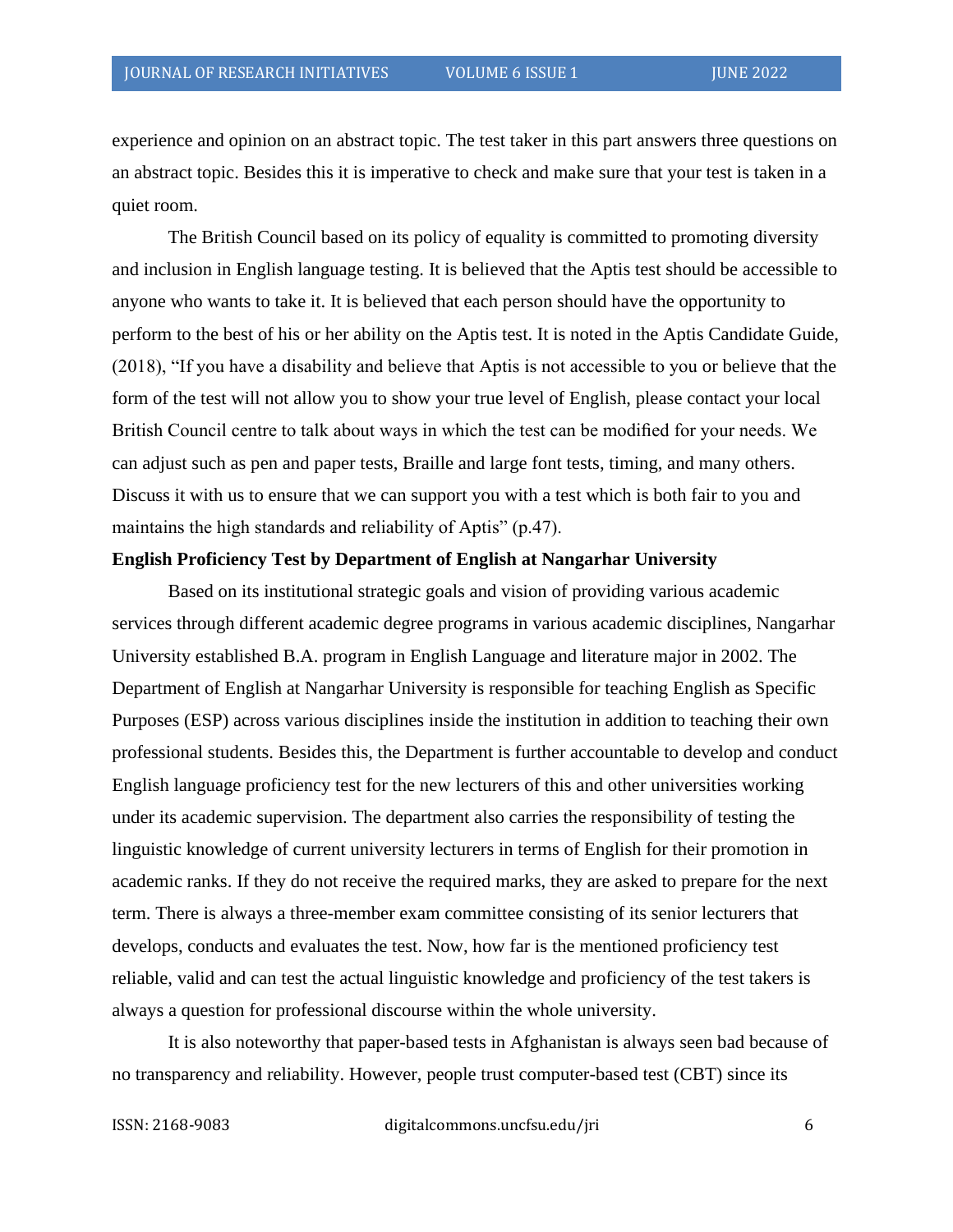reliability and transparency are better guaranteed. In this connection, nowadays, Aptis along with other English proficiency tests such as Test of English as Foreign Language (TOEFL) and International English Language Testing System (IELTS) is getting further popularity in the sense where the education sector of Afghanistan is rapidly moving towards the digitalization, therefore, a survey is conducted among the lecturers of NU Department of English to make a comparative analysis if Aptis test can also be recommended to Afghan Ministry of Higher Education (MoHE) as a standard English proficiency test in the recruitment process of new lecturers for various disciples within and beyond Nangarhar University.

#### **Methodology**

The nature of this study is quantitative and interpretive in nature. Responses from the population of permanent English teachers of English Department of Nangarhar University were collected to evaluate the effectiveness of Aptis as a standard proficiency test for the recruitment process of new faculty members. A self- designed survey was online distributed as a method of data collection (Ayaz Ahmad & Sarfraz Khan, 2011) among the (21) research subjects out of which (10) valid responses were received. The percentage is  $(47.6%)$  which is considered a good number as compared to similar other studies. Aldehayyat et al. (2011) & Saunders et al. (2003) suggested when questionnaires were delivered, collected, and received (30-50%) percent responses are considered valid. The survey has two parts. Part one is about their personal information, qualification and teaching experiences. Part two contains eight close ended questions regarding their perspectives on the effectiveness of Aptis test as a standard proficiency test to be accepted and utilized by (MoHE) for the assessment of the linguistic knowledge of new lecturers who are going to be hired across Afghan institutions of higher education in various discipline majors. The study intends to test the following two hypotheses:

- 1. The English proficiency test that is developed by NU Department of English for the purpose of recruitment of new lecturers is seen as substandard test that lacks the reliability and validity of testing and the integration of language skills.
- 2. The Aptis test that is developed by British Council is seen as a standard test as compared to NU Department of English test keeping in mind the high level of test reliability, validity and language skills' integration.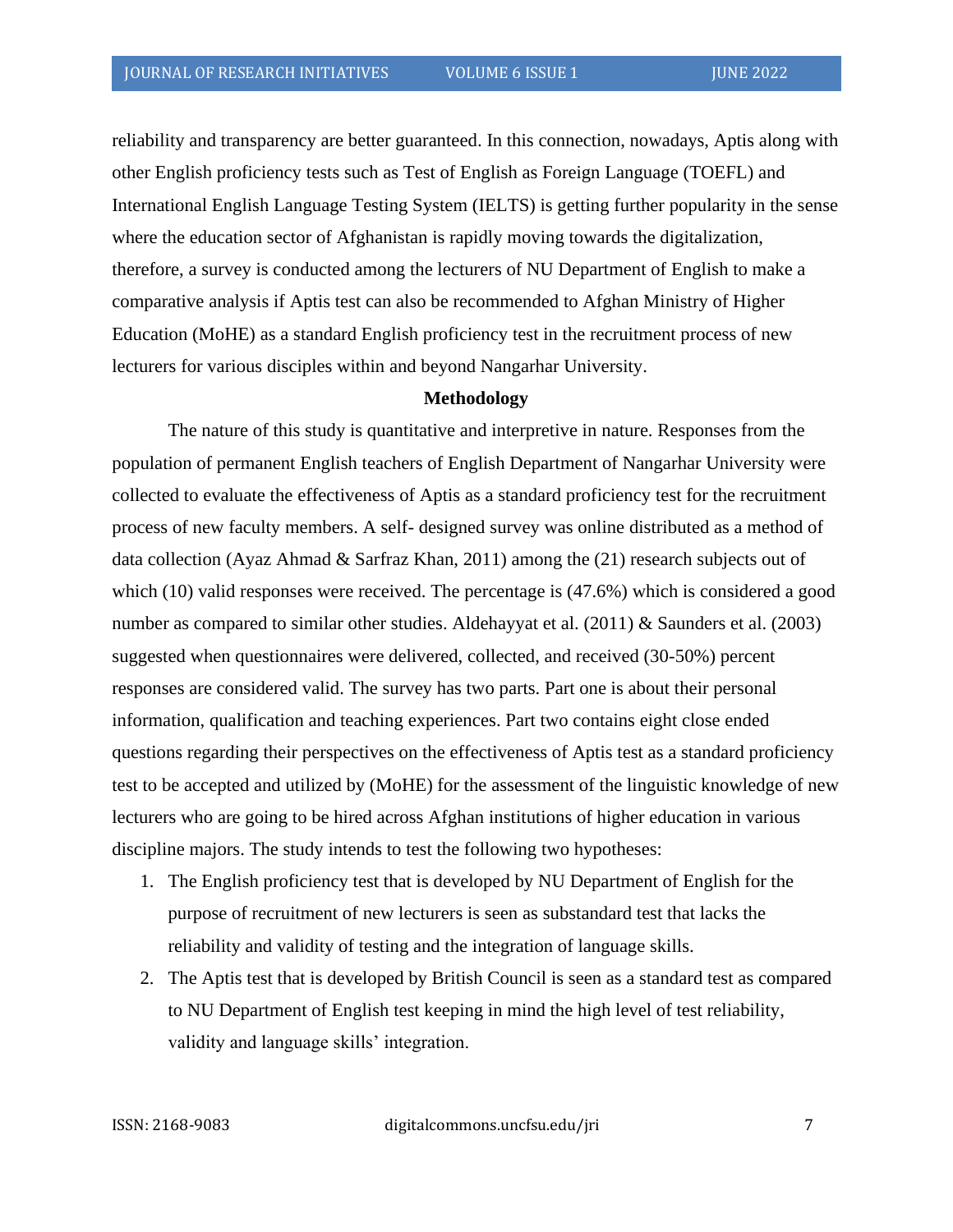Besides this, Excel-Sheet was used for analyzing the data. Some of the primary and most of the secondary data in this study has come from the archival and published papers.

### **Findings and Discussions**

Analysis of the responses of ten (10) lecturers of the Department of English at Nangarhar University revealed that they found Aptis as one of the Standard English language proficiency tests capable for the recruitment process of new lecturers across the Afghan universities. The hypothetical position of the study was confirmed as majority of the lectures do not recommend the English language proficiency test which is generated by the Department of English at Nangarhar University.

Thirty percent (30%) of the lecturers, who participated in this research, pursued Master in English literature as their major, while (20%) of the lecturers held their Master in English Language Teaching (ELT). The other 30% lecturers did their Master's in Teaching of English to the Speakers of Other Languages (TESOL). Besides this, 10% studied English language and literature at B.A. level. The other (10%) studied educational leadership at Master level. Among them all, only 40% of lecturers underwent other professional courses such as Certificate in English Language Teaching to Adults (CELTA), Afghan Junior Faculty Development Program (AJPDP), Fulbright FLTA, and others.

#### Table 1

| Qualification                | <b>Frequency</b> | Percent $(\% )$ |
|------------------------------|------------------|-----------------|
| B.A (English Language $\&$   |                  | 10              |
| Literature)                  |                  |                 |
| Master (Literature)          | 3                | 30              |
| Master (ELT)                 | 2                | 20              |
| Master (TESOL)               | 3                | 30              |
| M.A (Educational Leadership) |                  | 10              |
| Ph.D.                        | $\theta$         | $\overline{0}$  |
| Total                        | 10               | 100             |

|  | Participants' Qualification |
|--|-----------------------------|
|--|-----------------------------|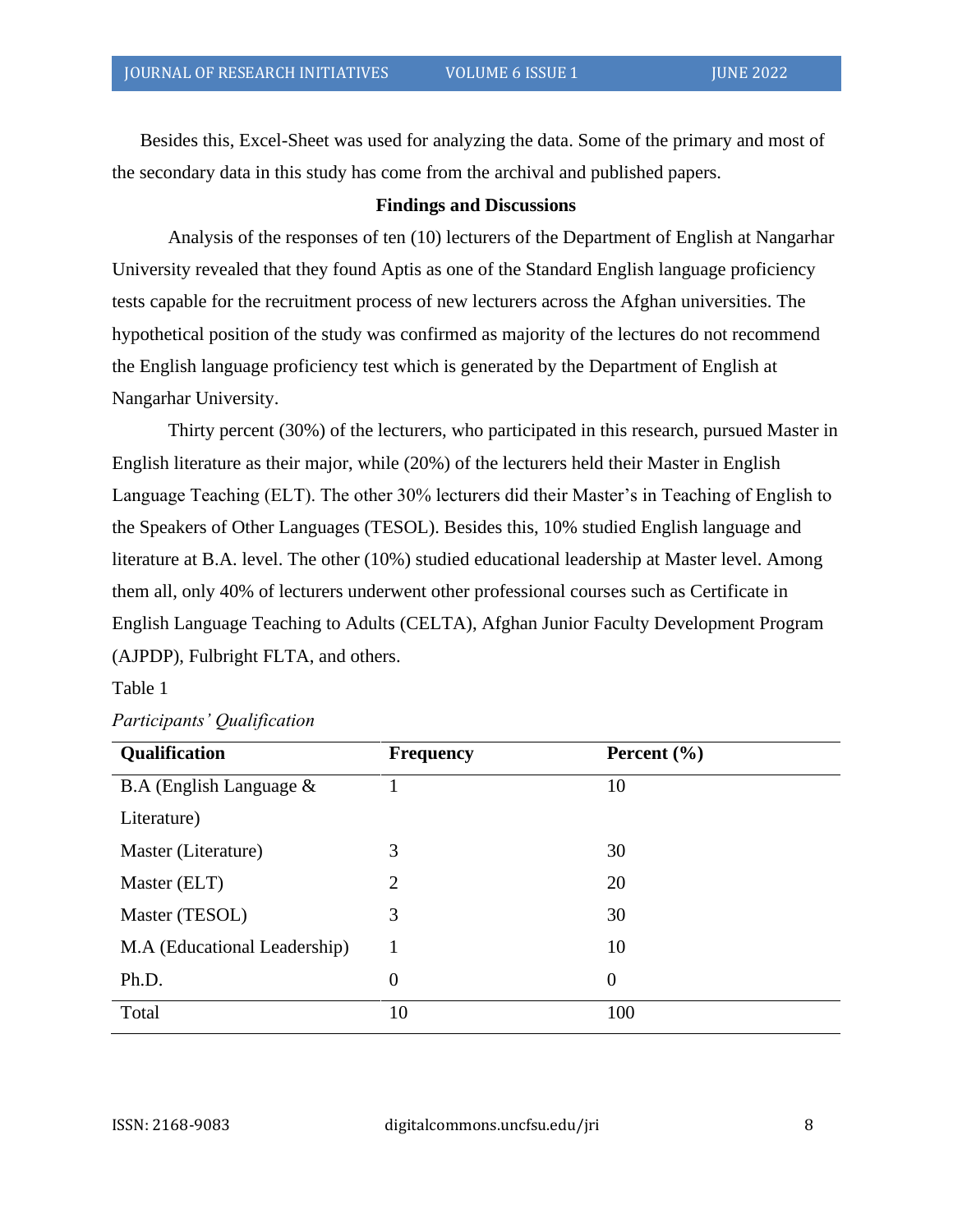Responses from (10) participants of the study are organized under two major umbrellas, which are (The English Language Proficiency Test developed by NU Department of English and The Aptis Test developed by British Council). There are three questions under the mentioned two umbrellas followed by the last thematic statement if Aptis test can be recommended to be utilized by MoHE in the hiring process of new lecturers.

Twenty percent (20%) of the lecturers, who participated in the survey answered "YES" to claim that the English language proficiency test which is developed by the NU Department of English can be considered an acceptable language proficiency test. They believe that there are minor shortcomings in this test which can be fulfilled after the revision. For instance, it has reading, grammar and translation, but lacks listening and speaking which can be added properly. On the other hand, a significant majority (80%) of lecturers responded "No" even if the mentioned shortcomings are fulfilled. Their common arguments are: first, the test cannot evaluate the actual linguistic knowledge of test-taker since there are problems of test structure and scoring. Second, a standard language proficiency test cannot be developed thirty minutes ahead from its time. Therefore, it is found that the mentioned test requires professional structure having appropriate questions that can accurately test the proficiency level of candidate. Table 2

|                | <b>Frequency</b> | Percent $(\% )$ |
|----------------|------------------|-----------------|
| Yes            |                  | 20              |
| N <sub>0</sub> | 8                | 80              |
| Neutral        | O                |                 |
| Total          | 10               | 100             |

*Point of View on the Capability of English Proficiency Test Developed by the Department of English, Nangarhar University* 

Forty percent (40%) of lecturers participated in this research responded "yes" to the query that the NU Department of English language proficiency test is both reliable and valid in terms of scoring. They believe that scoring and grading process is transparent enough despite pressure from outside. They further state that in case of any problem, the department exam's committee resolves it. While a significant majority (60%) of lecturers responded that the test lacks the reliability and validity. In this connection, their shared concerns are: first, most of the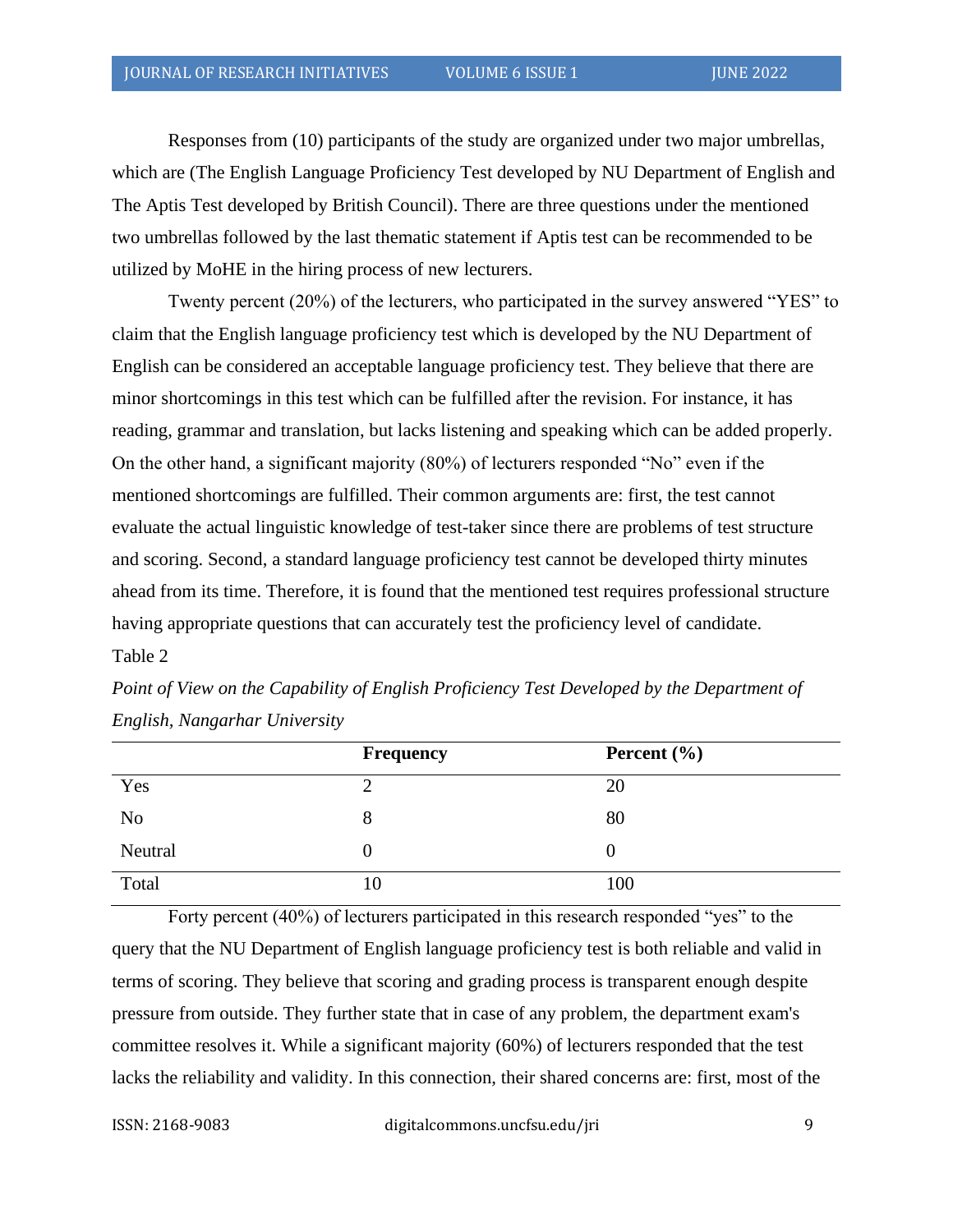questions are subjective while objective questions are also important when we talk about the reliability and validity. Second, the test is found because of copying its questions from various websites whose authenticity is yet a big question mark. Third, the department lacks to professionally grade the scoring and all parts of the test do not carry equal marks. Therefore, it can be concluded that English language proficiency test developed by NU Department of English for the recruitment process of new lecturers does not have sufficient reliability and validity of its scoring. Here it is found that reliability and validity do not only refer to cope up the external pressure in the process of grading while it is a professional process to be handled.

#### Table 3

*Point of View on Reliability and Validity of English Proficiency Test Developed by the Department of English, Nangarhar University*

|                | <b>Frequency</b> | Percent $(\% )$ |
|----------------|------------------|-----------------|
| Yes            | 4                | 40              |
| N <sub>o</sub> | O                | 60              |
| Neutral        | 0                |                 |
| Total          | 10               | 100             |

A significant majority (70%) of the lecturers from NU Department of English, who participated in this survey, found that there is no integration of the four skills (Listening, Speaking, Reading and Writing). They believe that it is only a reading and writing test and ignores listening and speaking skills, which are equally important. However, (30%) of the lecturers from the same department found the test having all the four skills, but again the question of integration of these skills are not well-explained in their views. Hence, the idea of skills integration is highly important to evaluate the actual and wholesome language proficiency of the candidate.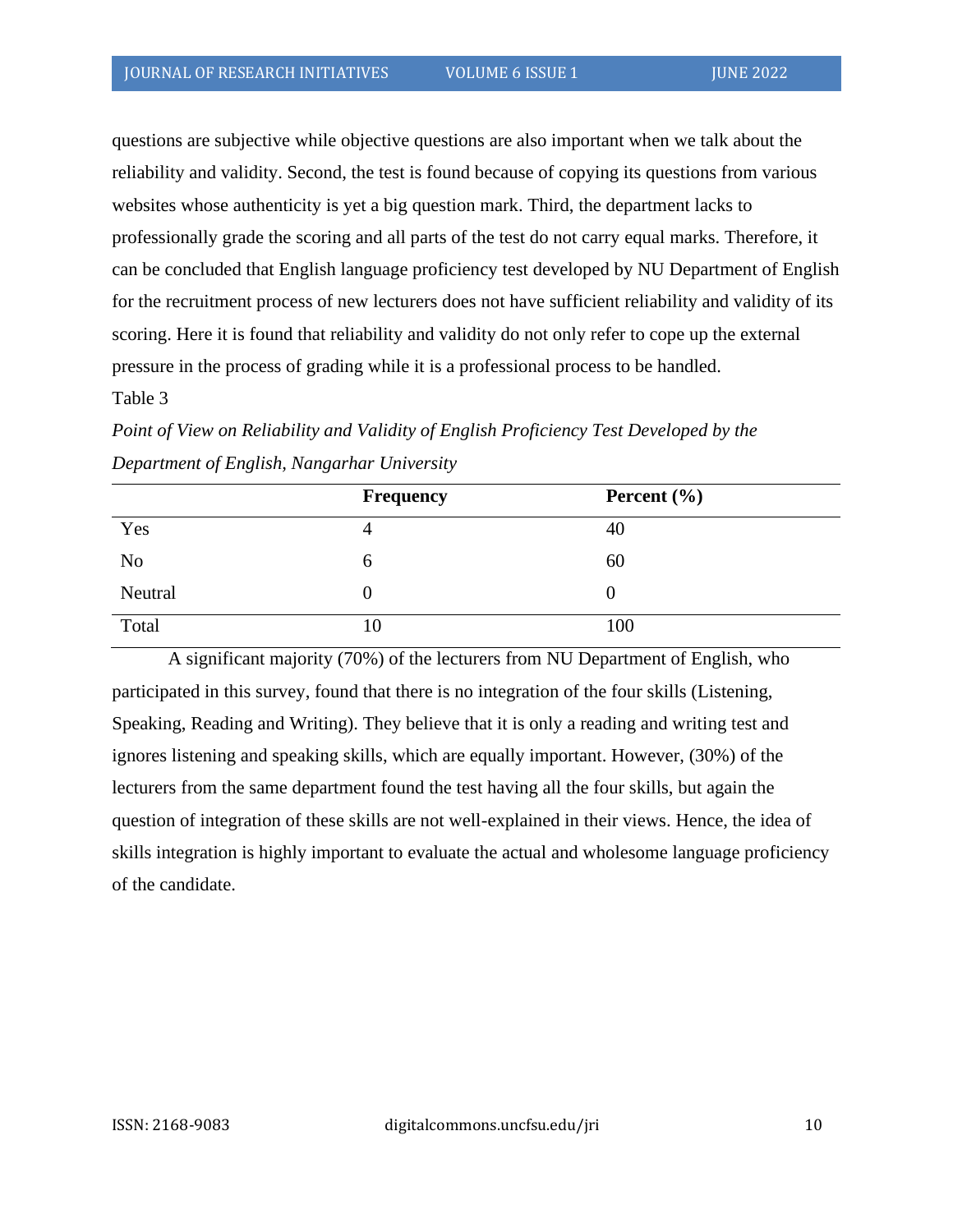Table 4

*Point of View on the Integration of four Skills of English Proficiency Test Developed by the Department of English, Nangarhar University*

|                | <b>Frequency</b> | Percent $(\% )$ |
|----------------|------------------|-----------------|
| Yes            |                  | 30              |
| N <sub>o</sub> | −                | 70              |
| Neutral        | O                |                 |
| Total          | 10               | 100             |

Ninety percent (90%) of lecturers at the Department of English, Nangarhar University took the Aptis test during the years 2015-2019. Most of them took the test conducted by (MoHE) for meeting the English language proficiency criteria as a pre-requisite for various government sponsored scholarships such as ICCR, SWDP, and many others. Only (10%) reveal that they did not take the Aptis test but studied enough about it.

Table 5

*How many Participants have taken the Aptis test?*

|                | Frequency | Percent $(\% )$ |
|----------------|-----------|-----------------|
| Yes            |           | 90              |
| N <sub>o</sub> |           | 10              |
| Neutral        | 0         |                 |
| Total          | 10        | 100             |

Almost ninety percent (90%) of the lecturers found Aptis as a standard proficiency test suitable for the recruitment process of new lecturers across the Afghan universities. They found Aptis as one of the accredited, standard and recognized English language proficiency tests by which one can evaluate the actual communicative knowledge of test-takers. There is high degree of test reliability and validity since it is the product of the University of Cambridge. They further believe that communicative knowledge of English is highly important for lecturers across the various disciplines. This will help the long-term policy of English as a Medium of Instruction (EMI) of Afghan Ministry of Higher Education (National Higher Education Strategic Plan,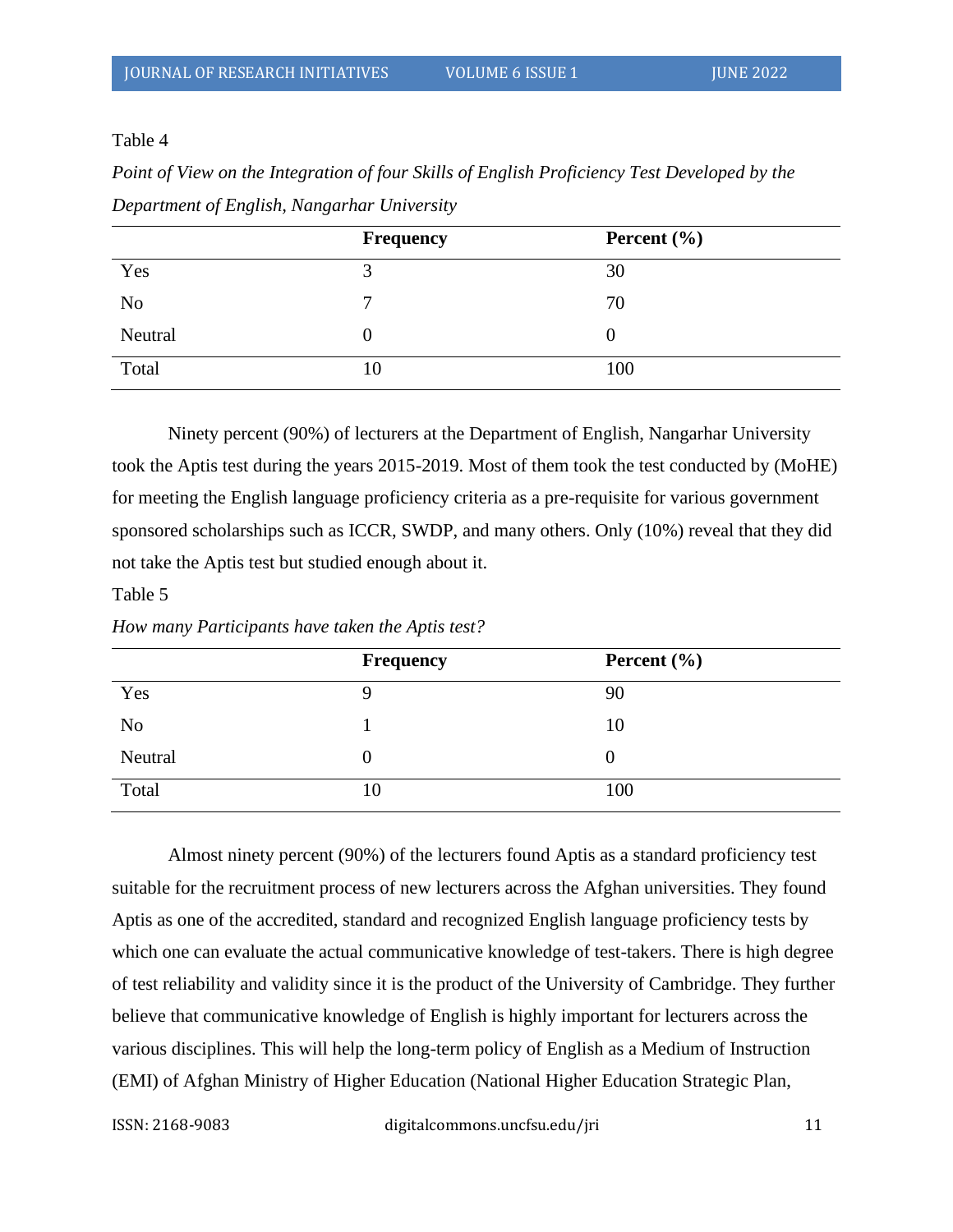2015). Only (10%) is found neutral about the suitability of Aptis as a standard proficiency test. Their argument is that it is computerized test having old British vocabularies which need to be replaced. In short, it is found from the discussion that Aptis is a test that has the capability to hire new faculty members for MoHE.

## Table 6

*Point of View on the Capability of Aptis as a Standard Proficiency Test Developed by British Council*

|                | <b>Frequency</b> | Percent $(\% )$ |
|----------------|------------------|-----------------|
| Yes            |                  | 90              |
| N <sub>o</sub> | 0                |                 |
| Neutral        |                  | 10              |
| Total          | 10               | 100             |

Remarkable high majority (90%) of lecturers found the high level of validity and reliability in Aptis scoring. They found computerized grading a way to a better transparency and accuracy. In terms of grading the speaking and writing skills of Aptis, they further believe on the existence of native expert examiners who professionally and technically grade the writing and speaking portions of Aptis. Only (10%) is suspicious about its grading. They further made it clear that there are chances whiten the British Council's examiners and invigilators who illegally help the candidates in grading, but the study cannot justify its accuracy since the participant of the study did not provide evidences in this regard. Therefore, reliability and validity as important principles of testing are found in Aptis test.

## Table 7

*Point of View on Reliability and Validity of Aptis Test Developed by British Council*

|                | <b>Frequency</b> | Percent $(\% )$ |
|----------------|------------------|-----------------|
| Yes            |                  | 90              |
| N <sub>o</sub> |                  | 10              |
| Neutral        | O                |                 |
| Total          | 10               | 100             |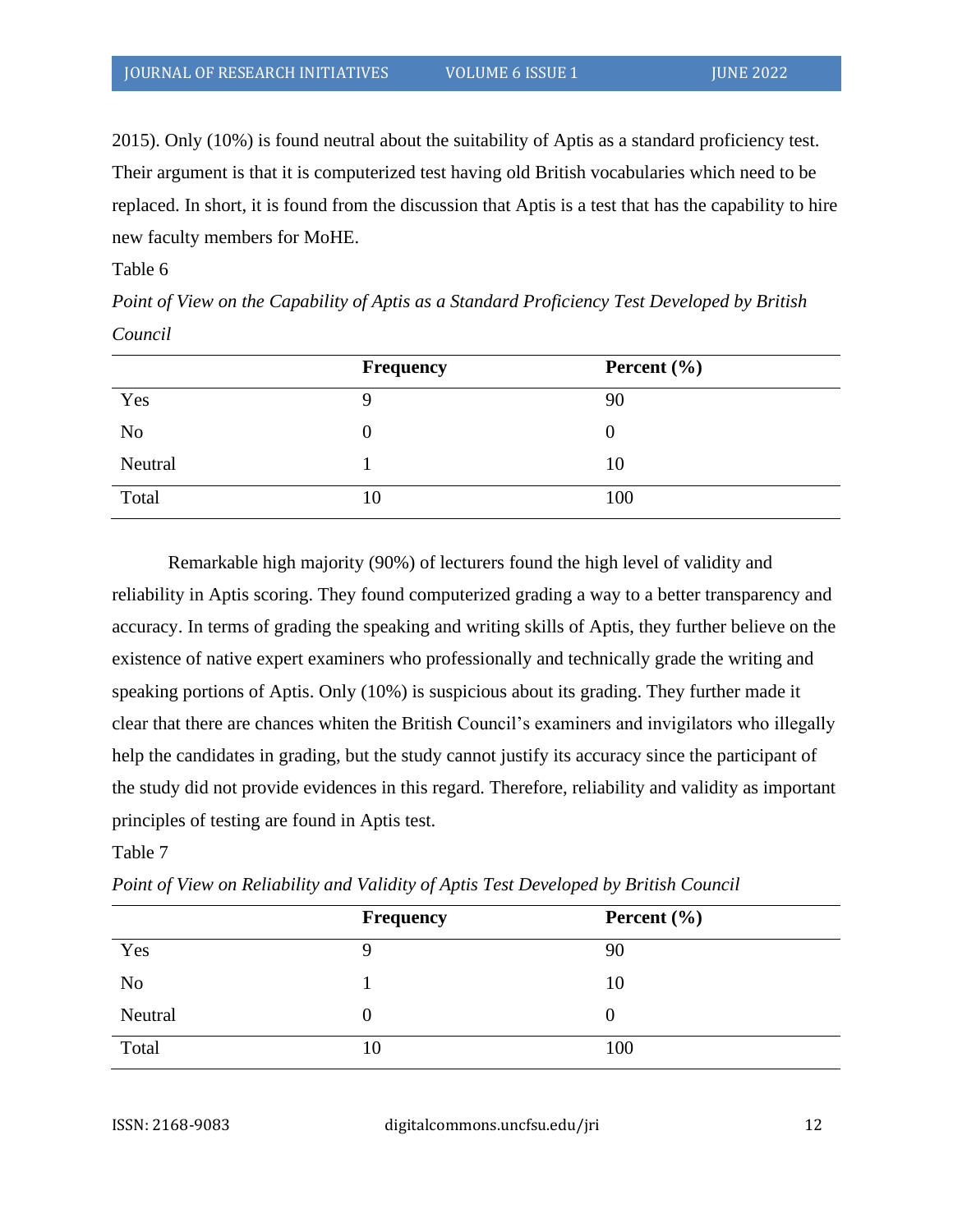The major part (80%) of this study believe that Aptis is an advanced digital language proficiency test where four language skills (listening, speaking, reading and writing) in addition to the core skills (grammar and vocabulary) are highly integrated with one another, and this leads to accurate evaluation of language proficiency. In the meantime, keeping the CEFR framework in mind, the four skills are even integrated. On the contrary, (20%) of lecturers have come up with two different ideas. First, Aptis lacks Speaking and Writing sections in most of the cases while the theoretical account of this study has made it clear that it depends on the client who decides which skills in addition to core skills (grammar and vocabulary) are required to be tested. Second, another responded that Aptis does not have four skills integration in basic level while it has the integration on advanced level. In this case, the theoretical background made it also clear that Aptis has the skills' integration on both basic and advanced level, so in this part, the study arrived at the conclusion that Aptis has the digital capacity to provide variations to be chosen by the client.

#### Table 8

|                | <b>Frequency</b> | Percent $(\% )$ |
|----------------|------------------|-----------------|
| Yes            | 8                | 80              |
| N <sub>o</sub> | 2                | 20              |
| Neutral        | 0                |                 |
| Total          | 10               | 100             |

*Point of View on the Integration of four Skills of Aptis*

Keeping in mind the current developments in various disciplines of studies, Afghan universities are also striving to provide quality services to their people, and this is done when these institutions meet the norms of higher education globally. One of these norms is to make English as a medium of instruction since English is considered as an international language of research where researchers, linguists and translators believe that the output of research papers and scholarly articles runs into millions and to tens of millions every year and the language used for the dissemination of the enormous volume of research information is English (Swales, 1981). Equally it is important for Afghan Ministry of Higher Education to consider the English language proficiency as the highest priority for hiring new faculty members. This will foster and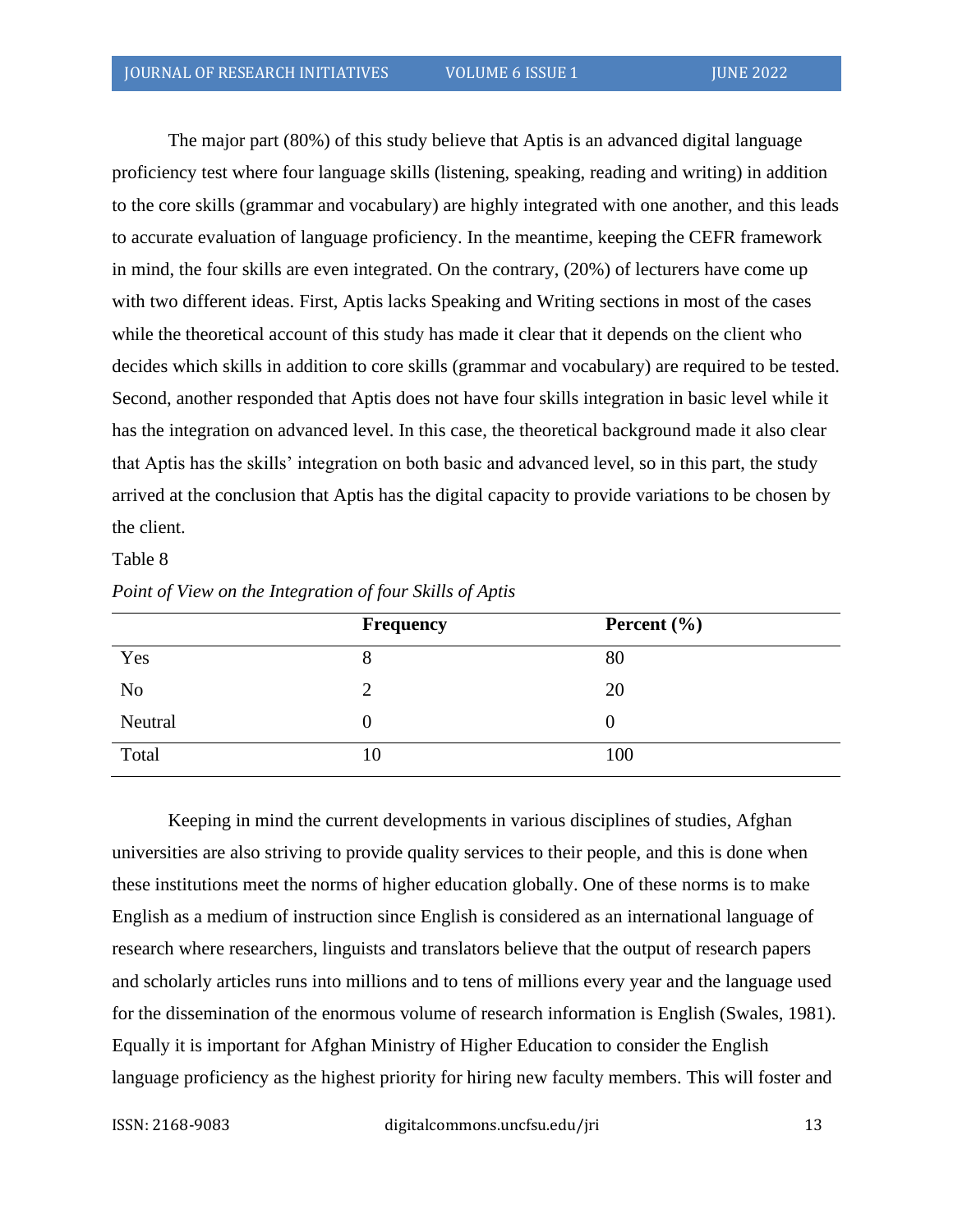bring the MoHE closer to the successful implementation of its policy (EMI) overall. In this regard, significant majority (80%) of lecturers recommend Aptis as a standard proficiency test in the recruitment process of new lecturers across the Afghan universities in a situation where TOFEL and IELTS are more expensive than Aptis. Twenty percent (20%) of lecturers responded "NO" to the recommendation of Aptis to be used as a standard proficiency test by MoHE. They believe that Aptis as a computerized test requires internet and computer facilities as well as knowledge of how to use it. It has limited time where the candidate does not have sufficient time for checking. Besides this, the proficiency level of Aptis is higher than the competence of most new lecturers because they used either Pashtu or Dari as mediums of instruction and only studied English as required subject in the shape of meeting the formality. Therefore, keeping the concerns of (20%) lecturers in mind, it is found that we can provide a sort of Aptis coaching before they appear for the test.

Table 9

*Recommendation of Aptis to MoHE as a Standard Proficiency test in the Recruitment Process of new Lecturers Across the Afghan Universities*

|                | <b>Frequency</b> | Percent $(\% )$ |
|----------------|------------------|-----------------|
| Yes            | 8                | 80              |
| N <sub>o</sub> | 2                | 20              |
| Neutral        | 0                |                 |
| Total          | 10               | 100             |

## **Conclusion, Suggestions and Limitations**

English Department at Nangarhar University and other major universities of Afghanistan have the responsibilities to conduct English language proficiency test for two important purposes. First, according to current policy of Afghan Ministry of Higher Education, the test is conducted for new lecturers who are in the process of employment as a criterion every individual university lecturer must fulfill to have access to the language of research. Second, the English proficiency test must be conducted during the time when the hired lecturers promote their academic ranks in every three years. Keeping the above two points in account, English Departments at the major Afghan universities (Kabul, Shaheed Prof. Rabbani Education,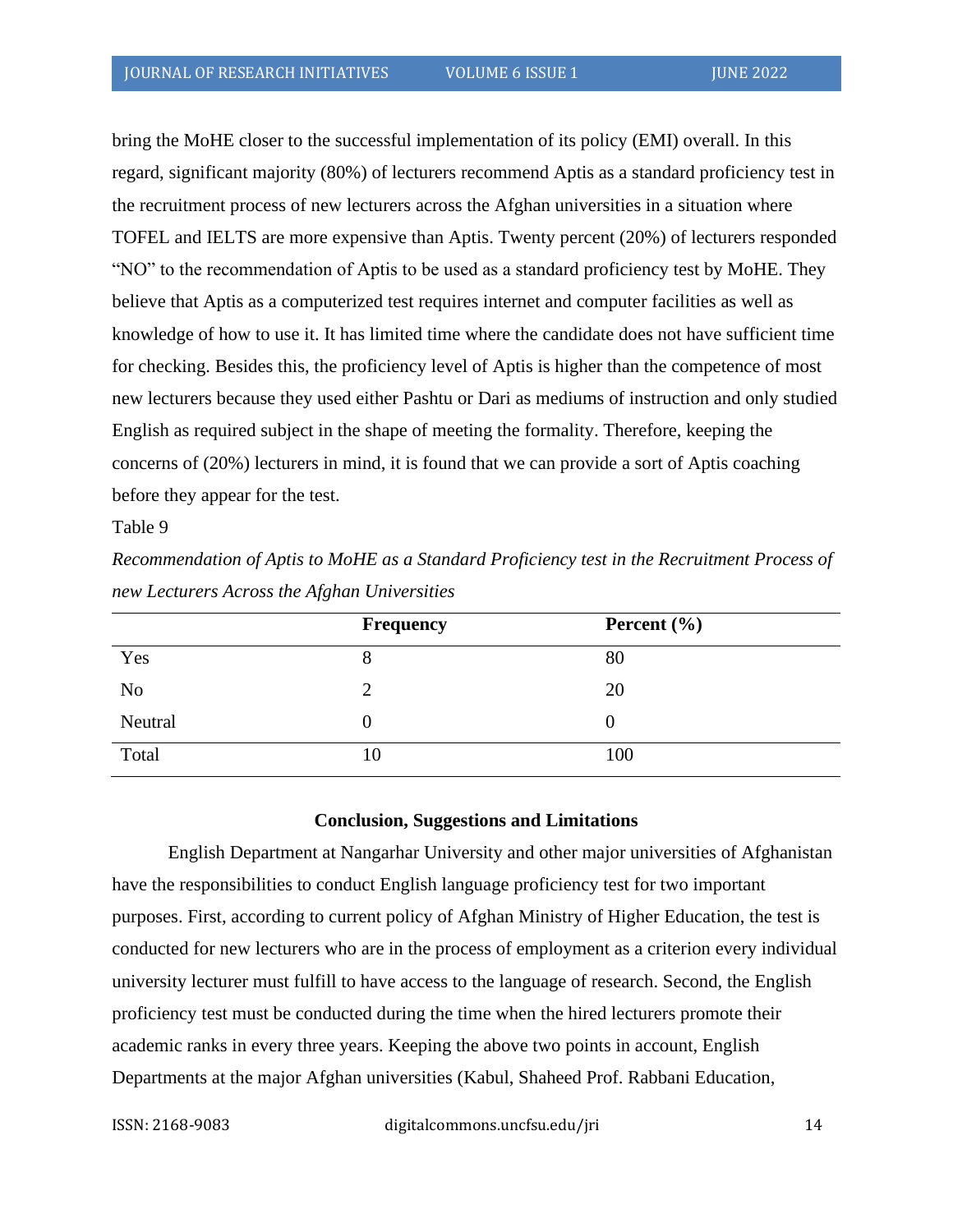Nangarhar, Kandahar, Heart and Balkh Universities) especially NU Department of English locally generate a proficiency test that significant majority of the instructors who participated in this study found the test incapable for the hiring process of new lecturers due to the considerable shortcomings which existed in terms of reliability and validity of scoring, skills integration and test structure.

Besides this, Aptis as a standard proficiency test was developed by British council directly working with organizations to provide them services in terms of tests of English as a Second or Foreign (ESL/EFL) Language proficiency for a range of assessment needs. So, MoHE has started to use this test to select the best candidates for scholarships abroad, so an attempt is made to study the effectiveness of Aptis as a standard proficiency test to be conducted by MoHE as a criterion for hiring new lecturers at various disciplines across the Afghan universities. The study found that a significant majority (80%) of the lecturers who participated in the research recommend the test since there is high level of reliability and validity of scoring, skills integration and transparency if it is computer based (CBT). At the same time, the study also found that (10-20%) of lecturers do not recommend Aptis due to the absence of digital facility everywhere, lack of computer knowledge within the test takers and the imbalance of proficiency between the Aptis and the competence of test takers. Therefore, it is suggested that a study might be conducted to find out ways of solutions for the mentioned technical issues Aptis is facing in Afghan context. The study is also limited to Nangarhar University while it is further suggested that a similar study may be conducted in other mentioned major universities of Afghanistan to find out comparative results.